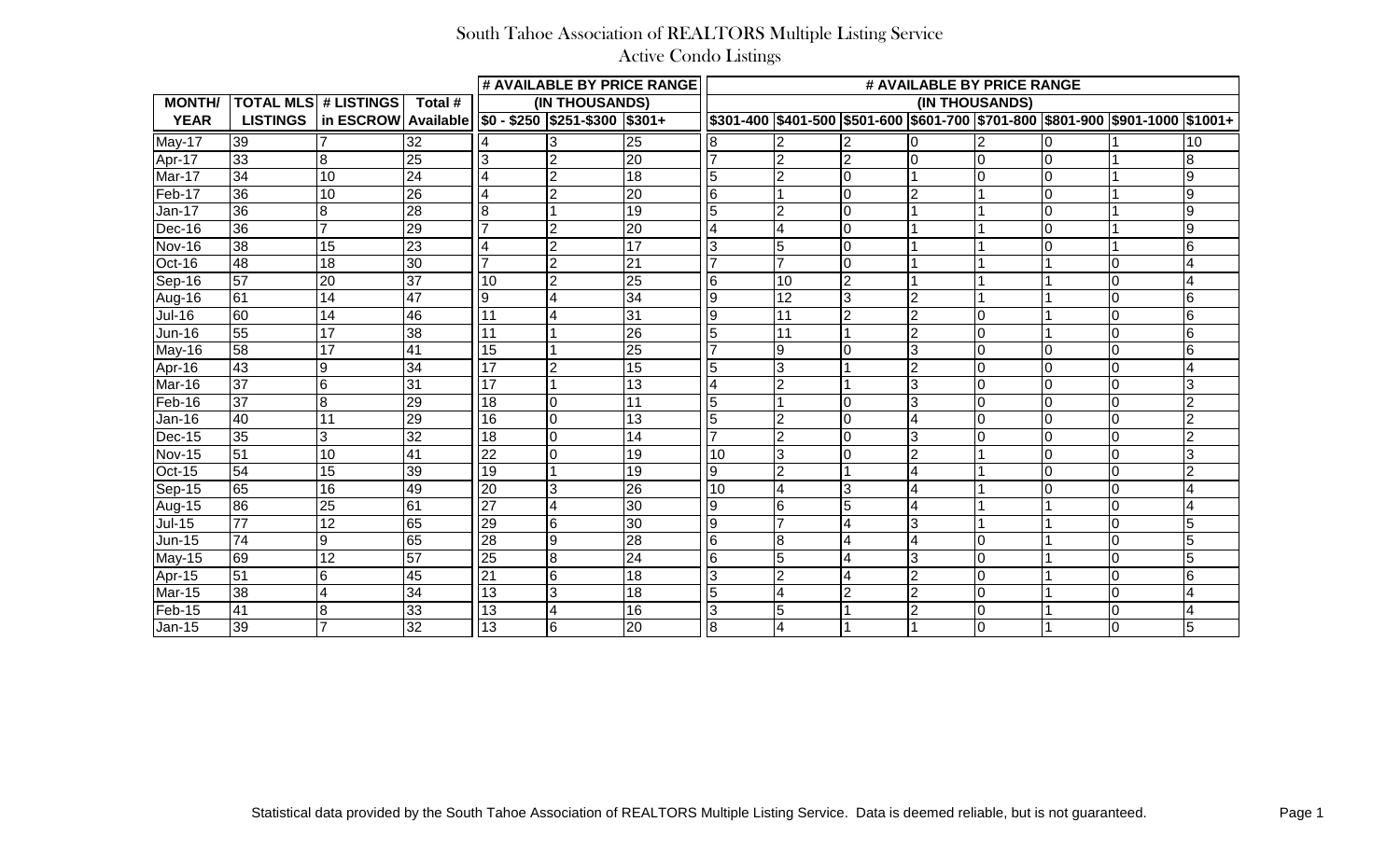|                            |                        |                                |                 |                 |                                            | # AVAILABLE BY PRICE RANGE | # AVAILABLE BY PRICE RANGE |                 |               |                |  |                |                                                                                       |                |  |
|----------------------------|------------------------|--------------------------------|-----------------|-----------------|--------------------------------------------|----------------------------|----------------------------|-----------------|---------------|----------------|--|----------------|---------------------------------------------------------------------------------------|----------------|--|
| <b>MONTH/</b>              |                        | <b>TOTAL MLS # LISTINGS</b>    | Total #         | (IN THOUSANDS)  |                                            |                            | (IN THOUSANDS)             |                 |               |                |  |                |                                                                                       |                |  |
| <b>YEAR</b>                |                        | LISTINGS   in ESCROW Available |                 |                 | $\frac{100 - 250}{200}$ \$251-\$300 \$301+ |                            |                            |                 |               |                |  |                | \$301-400  \$401-500  \$501-600  \$601-700  \$701-800  \$801-900  \$901-1000  \$1001+ |                |  |
| $Dec-14$                   | 33                     |                                | 30              | 11              |                                            | 15                         |                            |                 |               |                |  |                |                                                                                       |                |  |
| Nov-14                     | 40                     |                                | 33              | 11              | 5                                          | 17                         |                            |                 |               |                |  |                | I۵                                                                                    |                |  |
| Oct-14                     | $\overline{\text{38}}$ | 5                              | 33              | 13              |                                            | 20                         |                            |                 |               | $\overline{2}$ |  |                | $\Omega$                                                                              |                |  |
| Sep-14                     | 49                     | 8                              | 41              | 15              | 4                                          | 22                         | 8                          | 14              | $\mathcal{D}$ | 2              |  | l0             | In                                                                                    |                |  |
| Aug-14                     | 56                     | 13                             | 43              | 14              | $\overline{5}$                             | 24                         | 8                          | 13              |               | $\overline{3}$ |  | $\Omega$       | $\Omega$                                                                              |                |  |
| <b>Jul-14</b>              | 65                     | 12                             | 53              | 16              |                                            | 30                         | 10                         | 15              |               | $\overline{3}$ |  | l0             | In                                                                                    |                |  |
| <b>Jun-14</b>              | 64                     |                                | 57              | 19              |                                            | 31                         | 11                         | $\overline{5}$  | 5             | $\overline{3}$ |  | $\Omega$       | $\Omega$                                                                              |                |  |
| May-14                     | 63                     | 5                              | 58              | 117             |                                            | 34                         | 10                         |                 | 5             | $\overline{5}$ |  | l0             | $\Omega$                                                                              |                |  |
| Apr-14                     | $\overline{56}$        |                                | 51              | 16              |                                            | 31                         | 9                          |                 |               | $\overline{5}$ |  | $\Omega$       | $\Omega$                                                                              |                |  |
| Mar-14                     | 46                     | 11                             | 35              | 19              | $\overline{2}$                             | 24                         | $\overline{9}$             |                 | 3             | $\overline{3}$ |  | l0             | $\Omega$                                                                              |                |  |
| Feb-14                     | 32                     | 3                              | 29              | 111             |                                            | 17                         | 6                          | $\overline{5}$  |               | $\overline{2}$ |  | l0             | $\Omega$                                                                              |                |  |
| <b>Jan-14</b>              | $\overline{37}$        | 10                             | $\overline{27}$ | 10              |                                            | 16                         | 3                          |                 | 3             | $\overline{3}$ |  | l0             | $\Omega$                                                                              |                |  |
| $Dec-13$                   | 32                     | 8                              | 24              |                 |                                            | 16                         |                            |                 |               | $\overline{3}$ |  | l0             | $\Omega$                                                                              |                |  |
| <b>Nov-13</b>              | 40                     | 12                             | 28              | 10              |                                            | 16                         | 5                          | $\overline{3}$  |               | $\overline{3}$ |  | l0             | $\Omega$                                                                              |                |  |
| <b>Oct-13</b>              | 38                     | 6                              | $\overline{32}$ | $\overline{11}$ |                                            | 18                         |                            | $\overline{4}$  |               | $\overline{3}$ |  | l0             | $\Omega$                                                                              |                |  |
| Sep-13                     | 44                     | 8                              | 36              | 16              |                                            | 19                         |                            | 2               |               | $\overline{3}$ |  | l0             | $\Omega$                                                                              |                |  |
| Aug-13                     | 48                     | 12                             | 36              | 14              |                                            | 21                         |                            | $\overline{2}$  |               | $\overline{3}$ |  | l0             | $\Omega$                                                                              |                |  |
| $Jul-13$                   | 53                     | 14                             | 39              | 13              |                                            | 24                         | 10                         |                 |               | $\overline{4}$ |  | $\Omega$       | $\Omega$                                                                              |                |  |
| $Jun-13$                   | 46                     | 10                             | $\overline{36}$ | 15              | $\overline{2}$                             | 19                         | 8                          |                 |               | $\overline{3}$ |  | $\overline{0}$ | $\Omega$                                                                              |                |  |
| $\overline{\text{May-13}}$ | 36                     |                                | 31              | 16              |                                            | 14                         |                            |                 |               | 4              |  | 10             | $\Omega$                                                                              |                |  |
| Apr-13                     | 32                     |                                | 25              | 15              |                                            | $\boldsymbol{9}$           |                            |                 |               | 4              |  | $\Omega$       | $\Omega$                                                                              |                |  |
| Mar-13                     | 30                     | 8                              | $\overline{22}$ | 11              |                                            | 10                         |                            | 3               |               | 4              |  | $\Omega$       | l0                                                                                    |                |  |
| Feb-13                     | 35                     | 9                              | 26              | 13              |                                            | 12                         | 3                          |                 |               | IЗ             |  | $\Omega$       | In                                                                                    |                |  |
| <b>Jan-13</b>              | 29                     |                                | 26              | 11              |                                            | 14                         | 3                          |                 |               | lЗ             |  |                | $\Omega$                                                                              |                |  |
| $Dec-12$                   | 36                     | 8                              | 28              | 10              |                                            | 16                         | 6                          | 5               |               | 4              |  |                | I۵                                                                                    |                |  |
| <b>Nov-12</b>              | 38                     |                                | 31              | 8               |                                            | 21                         | 6                          | 18              |               | $\overline{4}$ |  |                |                                                                                       |                |  |
| Oct-12                     | $\overline{41}$        |                                | 37<br><b>.</b>  | $\overline{13}$ | $\mathcal{D}$                              | 22                         | $\overline{A}$             | 110<br>. .      | I۵            | $\overline{A}$ |  |                | ı∩                                                                                    |                |  |
| $Sep-12$                   | 44                     | $6 \overline{6}$               | 38              | $\sqrt{13}$     | $\overline{2}$                             | 23                         | $\overline{4}$             | $\overline{12}$ | Iо            | လ              |  |                | $\overline{0}$                                                                        | 2              |  |
| Aug-12                     | 52                     | 10                             | 42              | 16              |                                            | 25                         | 3                          | $\overline{11}$ | 3             | 3              |  | 2              | 0                                                                                     | $\overline{2}$ |  |
| $Jul-12$                   | 54                     |                                | 47              | $\overline{22}$ |                                            | 24                         | $\overline{2}$             | $\overline{12}$ |               | 3              |  | $\overline{2}$ | $\overline{0}$                                                                        | IЗ             |  |
| $Jun-12$                   | 50                     | 10                             | 40              | $\overline{21}$ |                                            | $\overline{18}$            | $\overline{2}$             | 5               |               | $\overline{3}$ |  | 2              | l0                                                                                    |                |  |
| May-12                     | 50                     |                                | 43              | $\overline{24}$ | 2                                          | 17                         |                            | 6               |               | $\overline{2}$ |  | $\overline{2}$ | l0                                                                                    |                |  |
| Apr-12                     | 36                     |                                | 35              | $\overline{17}$ | $\overline{2}$                             | 16                         |                            | 5               |               | $\overline{2}$ |  | 2              | l0                                                                                    |                |  |
| Mar-12                     | 44                     | $\,6$                          | 38              | 16              | $\overline{3}$                             | $\overline{19}$            | $\overline{2}$             | 5               | l0            | $\overline{0}$ |  | $\overline{2}$ | $\overline{0}$                                                                        | 19             |  |
| Feb-12                     | 45                     |                                | 38              | $\overline{18}$ | 3                                          | 17                         |                            | 4               |               |                |  |                | $\overline{0}$                                                                        | 8              |  |
| $Jan-12$                   | 45                     | $\overline{\infty}$            | $\overline{37}$ | $\overline{20}$ | $\overline{2}$                             | 15                         | 1                          | $\overline{3}$  |               | $\overline{0}$ |  | $\overline{2}$ | 0                                                                                     | $\overline{7}$ |  |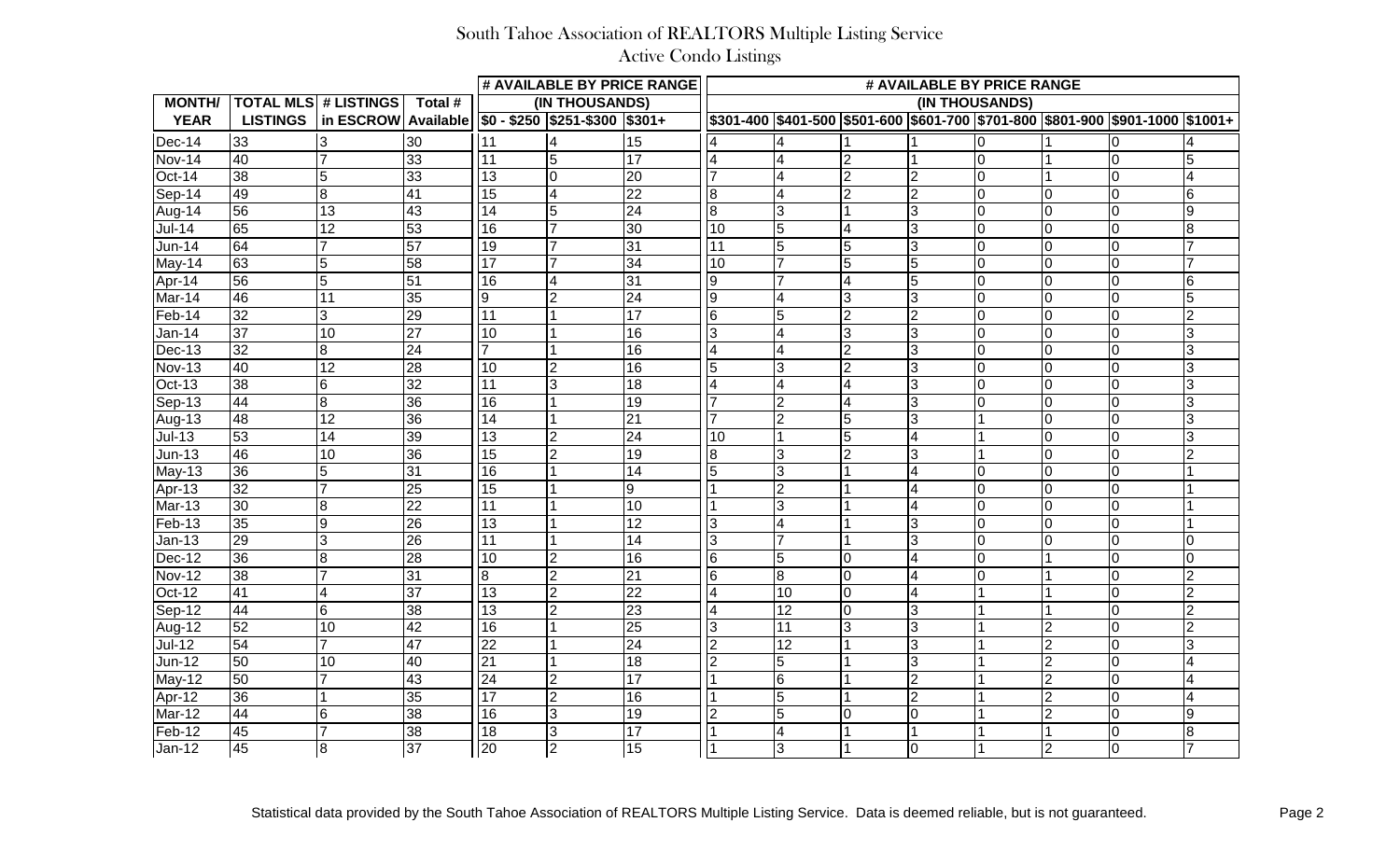|               |                 |                                |                 |                 |                                                           | # AVAILABLE BY PRICE RANGE | # AVAILABLE BY PRICE RANGE |                |    |                         |   |                |                                                                                       |                |  |
|---------------|-----------------|--------------------------------|-----------------|-----------------|-----------------------------------------------------------|----------------------------|----------------------------|----------------|----|-------------------------|---|----------------|---------------------------------------------------------------------------------------|----------------|--|
| <b>MONTH/</b> |                 | <b>TOTAL MLS # LISTINGS</b>    | Total #         | (IN THOUSANDS)  |                                                           |                            | (IN THOUSANDS)             |                |    |                         |   |                |                                                                                       |                |  |
| <b>YEAR</b>   |                 | LISTINGS   in ESCROW Available |                 |                 | $\sqrt{$0 - $250 \sqrt{$251 - $300 \sqrt{$301 + $251}}$}$ |                            |                            |                |    |                         |   |                | \$301-400  \$401-500  \$501-600  \$601-700  \$701-800  \$801-900  \$901-1000  \$1001+ |                |  |
| Dec-11        | 45              | 6                              | 39              | 19              |                                                           | 17                         |                            |                |    |                         |   |                |                                                                                       |                |  |
| Nov-11        | 45              | 6                              | 39              | 16              | <sup>2</sup>                                              | 21                         | $\overline{2}$             | 3              |    |                         |   | $\overline{2}$ | n                                                                                     |                |  |
| <b>Oct-11</b> | 46              |                                | 39              | 117             | 3                                                         | 19                         | $\overline{2}$             | $\overline{4}$ |    | $\overline{3}$          |   | $\overline{2}$ | $\Omega$                                                                              |                |  |
| $Sep-11$      | 56              | 10                             | 46              | $\overline{17}$ | 3                                                         | $\overline{26}$            | $\overline{4}$             | 3              |    | 3                       |   | $\overline{2}$ | $\Omega$                                                                              |                |  |
| Aug-11        | 59              | 5                              | 54              | 23              |                                                           | 28                         | 3                          | 5              |    | $\overline{\mathbf{4}}$ |   | $\overline{2}$ |                                                                                       |                |  |
| <b>Jul-11</b> | 65              |                                | 58              | 25              | Ι3                                                        | 30                         | 15                         | 5              |    | $\overline{5}$          |   | $\overline{2}$ | $\Omega$                                                                              |                |  |
| $Jun-11$      | 69              | 8                              | 61              | 29              | 3                                                         | 29                         | 6                          | 5              |    | 3                       |   | $\overline{2}$ | $\Omega$                                                                              |                |  |
| May-11        | 61              | 10                             | $\overline{51}$ | $\overline{27}$ |                                                           | $\overline{22}$            | $\overline{4}$             | 3              |    |                         | 3 | $\overline{2}$ |                                                                                       |                |  |
| Apr-11        | 60              | 9                              | $\overline{51}$ | 29              |                                                           | $\overline{17}$            | 5                          |                |    | l0                      |   |                |                                                                                       |                |  |
| Mar-11        | 54              | 3                              | 51              | 24              |                                                           | 20                         |                            | 3              |    | l0                      |   | $\overline{2}$ |                                                                                       |                |  |
| Feb-11        | $\overline{51}$ |                                | 46              | 21              | 8                                                         | 17                         | 3                          |                |    | l0                      |   | $\overline{2}$ |                                                                                       |                |  |
| Jan-11        | 50              |                                | 43              | <b>20</b>       |                                                           | 16                         | $\overline{3}$             |                |    | l0                      |   | $\overline{2}$ |                                                                                       |                |  |
| $Dec-10$      | 60              |                                | 53              | 23              | 9                                                         | 21                         |                            |                |    | $\overline{0}$          |   | $\overline{2}$ |                                                                                       |                |  |
| <b>Nov-10</b> | 58              | 5                              | 53              | 21              | $\overline{9}$                                            | 23                         |                            |                |    | l0                      |   | 3              |                                                                                       |                |  |
| Oct-10        | 67              | 8                              | $\overline{59}$ | $\overline{23}$ | $\overline{12}$                                           | $\overline{24}$            | 6                          |                |    | l0                      |   | 3              |                                                                                       |                |  |
| Sep-10        | 70              | 8                              | 62              | 24              | 11                                                        | 27                         | $\overline{5}$             | 6              |    | l0                      |   | 3              | $\overline{2}$                                                                        |                |  |
| Aug-10        | 76              |                                | 69              | 30              | Ι9                                                        | 30                         | 18                         | 5              |    | l0                      |   | 3              | $\overline{2}$                                                                        |                |  |
| <b>Jul-10</b> | $\overline{77}$ | 6                              | 71              | 29              | $\overline{9}$                                            | 33                         | 10                         | 6              |    | l0                      |   |                | $\overline{2}$                                                                        |                |  |
| <b>Jun-10</b> | $\overline{81}$ | 10                             | 71              | 26              | 14                                                        | 31                         | 10                         |                |    | l0                      |   |                | l0                                                                                    | Ι9             |  |
| May-10        | $\overline{77}$ | $\overline{12}$                | 65              | 24              | $\overline{13}$                                           | $\overline{28}$            |                            | 6              |    | l0                      |   |                | $\Omega$                                                                              | 10             |  |
| Apr-10        | 77              | 5                              | 72              | 23              | 12                                                        | 37                         | l11                        | 11             |    |                         |   | $\Omega$       |                                                                                       |                |  |
| Mar-10        | 68              |                                | 61              | 23              | 14                                                        | 24                         | $\overline{5}$             | 5              |    |                         |   | $\Omega$       |                                                                                       |                |  |
| Feb-10        | 56              | 5                              | 51              | 19              | $\overline{13}$                                           | 19                         |                            | 3              | 3  |                         |   | l0             |                                                                                       |                |  |
| $Jan-10$      | 49              | ∩                              | 47              | 16              | 11                                                        | 20                         | 9                          | $\mathcal{P}$  |    |                         |   | $\Omega$       |                                                                                       |                |  |
| Dec-09        | 53              | 6                              | 47              | 15              | 10                                                        | 22                         | 11                         | 3              |    | l0                      |   | l0             | n                                                                                     |                |  |
| Nov-09        | $\overline{61}$ | 8                              | 53              | 19              | 11                                                        | 23                         | 11                         | 3              |    |                         |   | $\Omega$       |                                                                                       |                |  |
| $Oct-09$      | 65              |                                | 60              | l25             | I9                                                        | 26                         | $\overline{12}$            | l3             |    | $\overline{2}$          |   |                | In                                                                                    |                |  |
| $Sep-09$      | 73              | $\overline{8}$                 | 65              | 25              | $\overline{11}$                                           | $\overline{29}$            | $\overline{11}$            | 4              | 5  | $\overline{3}$          |   | 0              | $\overline{0}$                                                                        | 5              |  |
| Aug-09        | 77              | $\overline{9}$                 | $\overline{68}$ | $\overline{24}$ | 11                                                        | $\overline{33}$            | $\overline{13}$            | 17             | 5  | $\overline{c}$          |   | $\overline{0}$ | $\overline{0}$                                                                        | $\overline{5}$ |  |
| <b>Jul-09</b> | $\overline{77}$ | $\overline{8}$                 | 69              | $\overline{24}$ | 12                                                        | $\overline{33}$            | $\overline{12}$            | $\overline{7}$ | 16 |                         |   |                | $\overline{0}$                                                                        | 5              |  |
| <b>Jun-09</b> | 77              | $\overline{7}$                 | 70              | $\overline{24}$ | 11                                                        | $\overline{35}$            | $\overline{13}$            | $\overline{8}$ | 8  | l0                      | 0 |                | $\overline{0}$                                                                        | 5              |  |
| May-09        | 72              | 5                              | 67              | $\overline{17}$ | 10                                                        | 40                         | $\overline{15}$            | $ 10\rangle$   | 8  | 10                      | 0 | $\overline{2}$ |                                                                                       |                |  |
| Apr-09        | 66              | $\mathfrak{S}$                 | 63              | 16              | 8                                                         | 39                         | $\overline{17}$            | 8              | ⇁  | l0                      | 0 | 2              |                                                                                       |                |  |
| Mar-09        | 61              |                                | $\overline{60}$ | 15              | 16                                                        | 39                         | 18                         | 17             |    | $\overline{0}$          | 0 | 2              |                                                                                       |                |  |
| Feb-09        | 67              | $\pmb{0}$                      | 67              | $\sqrt{19}$     | 9                                                         | 39                         | 16                         | 6              |    | $\overline{2}$          | 0 | 2              | $\overline{2}$                                                                        |                |  |
| Jan-09        | 66              |                                | 65              | 16              | $\overline{8}$                                            | 41                         | 16                         | 17             | 8  | $\overline{\mathbf{c}}$ |   | M              | $\overline{1}$                                                                        | $\overline{4}$ |  |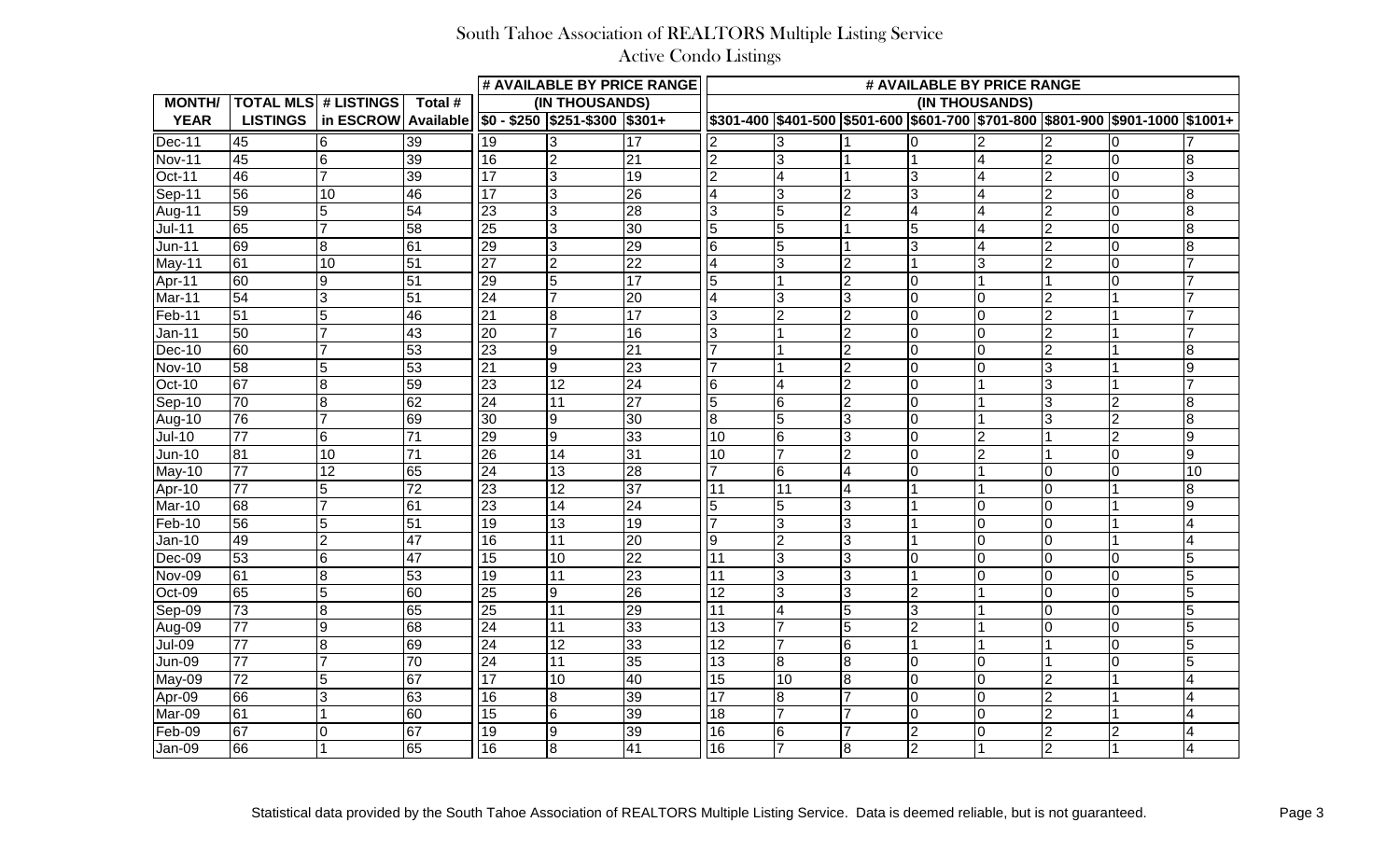|               |                 |                                |                       |                |                                                            | # AVAILABLE BY PRICE RANGE | # AVAILABLE BY PRICE RANGE |                 |                |                |   |                |                                                                                       |                |  |
|---------------|-----------------|--------------------------------|-----------------------|----------------|------------------------------------------------------------|----------------------------|----------------------------|-----------------|----------------|----------------|---|----------------|---------------------------------------------------------------------------------------|----------------|--|
| <b>MONTH/</b> |                 | <b>TOTAL MLS # LISTINGS</b>    | Total #               | (IN THOUSANDS) |                                                            |                            | (IN THOUSANDS)             |                 |                |                |   |                |                                                                                       |                |  |
| <b>YEAR</b>   |                 | LISTINGS   in ESCROW Available |                       |                | $\sqrt{$0 - $250 \sqrt{$251 - $300 \sqrt{$301 + $251.}}$}$ |                            |                            |                 |                |                |   |                | \$301-400  \$401-500  \$501-600  \$601-700  \$701-800  \$801-900  \$901-1000  \$1001+ |                |  |
| Dec-08        | 66              |                                | 65                    | 17             |                                                            | 41                         | $\overline{15}$            | 8               |                | 3              |   |                |                                                                                       |                |  |
| Nov-08        | 64              | 6                              | 58                    | 13             | 8                                                          | 37                         | 15                         |                 | 6              | 3              |   | $\mathcal{P}$  |                                                                                       |                |  |
| Oct-08        | $\overline{71}$ | 6                              | 65                    | 17             | 9                                                          | 39                         | 16                         |                 | 6              | 3              |   |                |                                                                                       |                |  |
| Sep-08        | 74              | 6                              | 68                    | 19             | l8                                                         | 41                         | 14                         | 8               |                | $\overline{3}$ |   |                | 3                                                                                     |                |  |
| Aug-08        | 78              | 5                              | 73                    | 23             |                                                            | 43                         | 18                         | 5               | 18             | $\overline{2}$ |   |                | 3                                                                                     |                |  |
| Jul-08        | $\overline{71}$ | 5                              | 66                    | 20             | Ι9                                                         | 37                         | 117                        | 3               | 5              | $\overline{2}$ |   |                | 3                                                                                     |                |  |
| <b>Jun-08</b> | $\overline{71}$ |                                | 67                    | 19             | Ι9                                                         | 39                         | 19                         | $\overline{4}$  |                | $\overline{2}$ | າ |                | $\overline{2}$                                                                        |                |  |
| May-08        | 66              | 5                              | 61                    | l6             | 11                                                         | 44                         | 20                         | 6               | l6             | IЗ             |   |                | $\overline{2}$                                                                        |                |  |
| Apr-08        | 63              | 5                              | 58                    |                | l6                                                         | 45                         | 23                         | 8               |                | $\overline{2}$ |   | 2              | $\overline{2}$                                                                        |                |  |
| Mar-08        | 66              | 5                              | 61                    | l8             |                                                            | 48                         | 25                         |                 |                | $\overline{2}$ |   |                | 3                                                                                     |                |  |
| Feb-08        | 56              | 3                              | 53                    | 5              | l8                                                         | 40                         | 117                        |                 | 5              | $\overline{2}$ |   |                | 3                                                                                     |                |  |
| Jan-08        | 54              | 2                              | $\overline{52}$       | 14             | Ι9                                                         | $\overline{39}$            | 16                         | 8               | 5              |                |   |                | 3                                                                                     |                |  |
| Dec-07        | 49              | 3                              | 46                    | 2              | 8                                                          | 36                         | 14                         | 8               |                |                |   | 2              | 3                                                                                     |                |  |
| Nov-07        | 49              |                                | 47                    | 14             | 6                                                          | 37                         | 15                         | 19              |                |                |   | $\overline{2}$ | 3                                                                                     |                |  |
| Oct-07        | $\overline{42}$ |                                | 41                    | 3              |                                                            | 33                         | $\overline{12}$            | 8               |                |                |   | $\mathcal{P}$  | 3                                                                                     |                |  |
| Sep-07        | 53              |                                | $\overline{5}1$       | 5              |                                                            | 43                         | 18                         | 19              | l6             | $\overline{2}$ |   | 2              | 3                                                                                     |                |  |
| Aug-07        | 58              |                                | 55                    |                |                                                            | 43                         | 20                         | $6\overline{6}$ | 9              | $\Omega$       | 2 |                | 3                                                                                     |                |  |
| <b>Jul-07</b> | $\overline{51}$ |                                | 49                    | 16             |                                                            | 39                         | 17                         | 5               | 8              | $\Omega$       | 3 |                | $\overline{2}$                                                                        |                |  |
| <b>Jun-07</b> | 57              | 6                              | 51                    |                | 2                                                          | 42                         | 17                         | 10              | 6              |                |   |                |                                                                                       |                |  |
| May-07        | 53              |                                | 46                    | 5              |                                                            | 39                         | 117                        | 8               |                | $\overline{2}$ |   | $\overline{2}$ | $\overline{2}$                                                                        |                |  |
| Apr-07        | 52              |                                | 50                    |                |                                                            | 44                         | 19                         | 10              | 5              | 3              |   | $\overline{0}$ |                                                                                       |                |  |
| Mar-07        | 56              | 3                              | 53                    |                |                                                            | 47                         | l20                        | Ι9              |                | 3              |   |                |                                                                                       |                |  |
| Feb-07        | $\overline{51}$ |                                | 49                    |                | 2                                                          | 43                         | 17                         | 8               | 8              | 3              |   |                |                                                                                       |                |  |
| Jan-07        | 50              |                                | 50                    |                |                                                            | 42                         | 18                         | l6              | 18             | 3              |   |                |                                                                                       |                |  |
| Dec-06        | 47              | 2                              | 45                    | 5              |                                                            | 40                         | 21                         |                 | $\overline{8}$ | $\overline{2}$ |   | $\overline{2}$ |                                                                                       |                |  |
| Nov-06        | $\overline{51}$ | 3                              | 48                    |                |                                                            | 43                         | 24                         |                 |                |                |   | 3              |                                                                                       |                |  |
| Oct-06        | $\overline{52}$ |                                | $\overline{47}$<br>┱, |                | 12                                                         | 40                         | $\overline{22}$            | Iゥ              |                | $\mathcal{D}$  |   |                |                                                                                       |                |  |
| Sep-06        | 53              | $6\overline{6}$                | 47                    | $\overline{4}$ | $\overline{2}$                                             | $\overline{41}$            | $\overline{20}$            | $\overline{2}$  | $\overline{8}$ | $\overline{4}$ | 0 | $\overline{3}$ |                                                                                       | 3              |  |
| Aug-06        | 55              | $\overline{8}$                 | 47                    | 4              | $\overline{2}$                                             | 41                         | $\overline{19}$            | 2               | 9              | 5              | 0 |                |                                                                                       |                |  |
| Jul-06        | 55              | $\overline{5}$                 | 50                    | 5              | 3                                                          | 42                         | 20                         | 2               | 10             | 5              | 0 | 0              |                                                                                       |                |  |
| Jun-06        | 53              | $6\overline{6}$                | 47                    | $\overline{5}$ | $\overline{4}$                                             | $\overline{38}$            | 15                         | 5               | 8              | $\overline{5}$ | 0 |                |                                                                                       | $\overline{3}$ |  |
| $May-06$      | 37              | $\overline{5}$                 | 32                    | 14             | $\overline{4}$                                             | 24                         | 9                          | $\overline{2}$  | 5              | $\overline{5}$ | 0 | $\overline{0}$ |                                                                                       | $\overline{2}$ |  |
| Apr-06        | $ 33\rangle$    | $\overline{5}$                 | 28                    |                | 3                                                          | 24                         |                            |                 |                |                |   |                |                                                                                       |                |  |
| Mar-06        | 30              | 4                              | $\overline{26}$       |                | 3                                                          | 22                         |                            |                 |                |                |   |                |                                                                                       |                |  |
| Feb-06        | 33              | $\overline{5}$                 | $\overline{28}$       | 2              | $\overline{3}$                                             | $\overline{23}$            |                            |                 |                |                |   |                |                                                                                       |                |  |
| Jan-06        | $\overline{21}$ |                                | 20                    | 3              | $\overline{2}$                                             | $\overline{15}$            |                            |                 |                |                |   |                |                                                                                       |                |  |